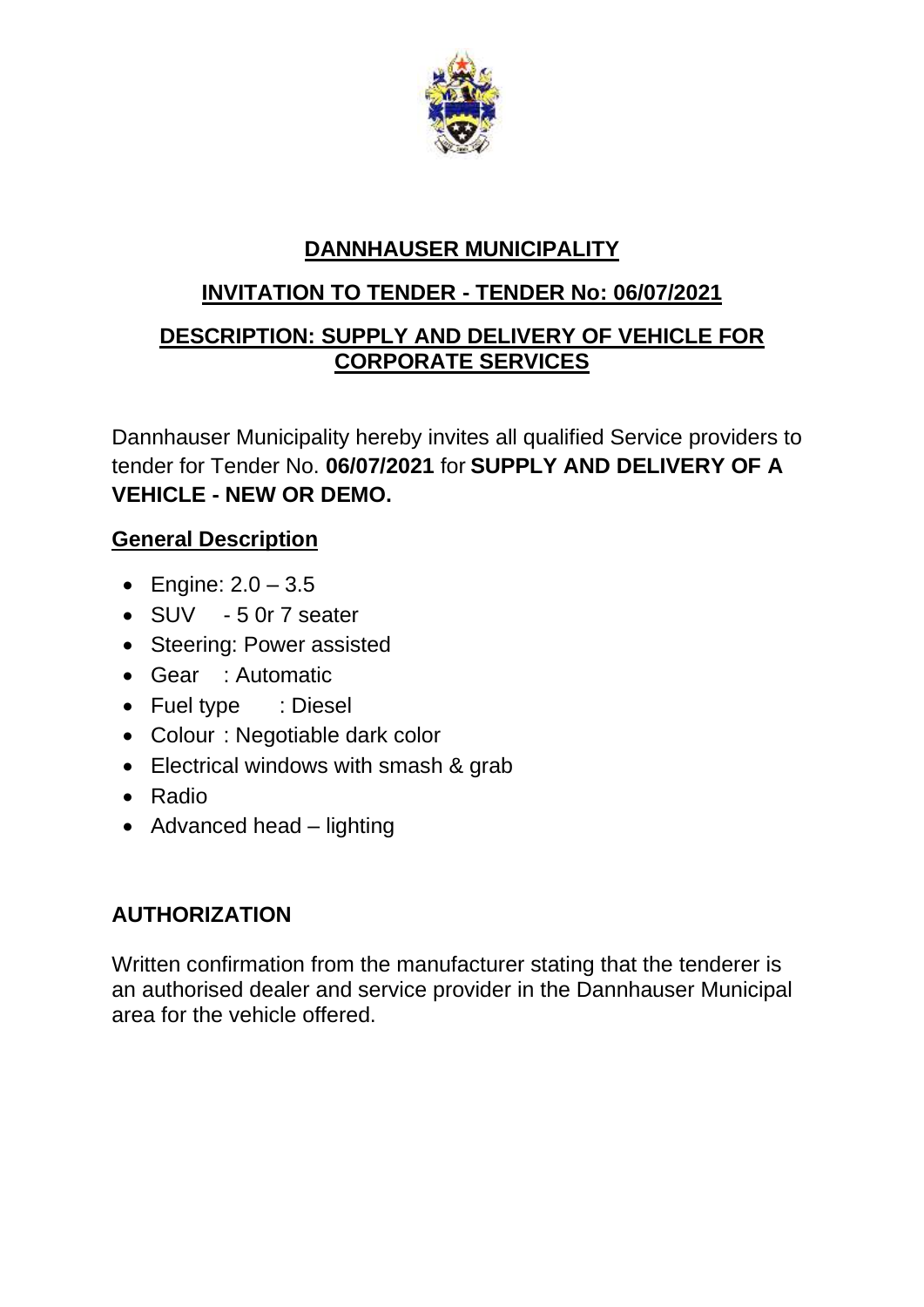### **REGISTRATION**

The vehicle is to be registered and licensed by the successful tenderer on behalf of the Dannhauser Municipality and number plates are to be fitted. These costs are to be included in the tender price.

This bid will be evaluated in terms of the 80/20 preferential point system as prescribed in the Preferential Procurement Policy Framework Act (No 5 of 2000). BBBEE must be submitted.

#### **In terms of section 13 of the municipal Supply Chain management Policy and the official tender procedures, the Municipality will reject all tenders that do not comply with the following conditions**.

#### **Conditions**

- Bidders must be registered on the Central Supplier Database and proof of registration must be submitted.
- Price(s) quoted must be valid for at least ninety (90) days after the bid closing date.
- Price(s) quoted must be firm and inclusive of VAT
- Bidders must include Tax Compliance Certificate (SARS Pin).
- This bid is subject to the general conditions of contract (GCC) and if applicable, any other specific conditions of contract.
- Bidders must complete MBD 4, MBD 6.1, MBD 8 and MBD 9 must be scrutinized, completed and submitted together with the proposal ( MBD forms are available from SCM office & from the website www.dannhauser.gov.za under Budget then scm forms) .
- Detailed breakdown of fees and No hidden cost will be considered.
- CIPC Registration certificate "CK"
- Current municipal rates account
- No bids will be considered from persons in the service of the state.
- Bidders must fill in the tender register stating the date and time of when they submitted their tender, available at the tender box.
- The Municipality reserves the right to withdraw any invitation to tenders and/or to re-advertise or to reject any tender or to accept a part of it.
- The Municipality does not bind itself to accepting the lowest tender or award a contract to the bidder scoring the highest number of points